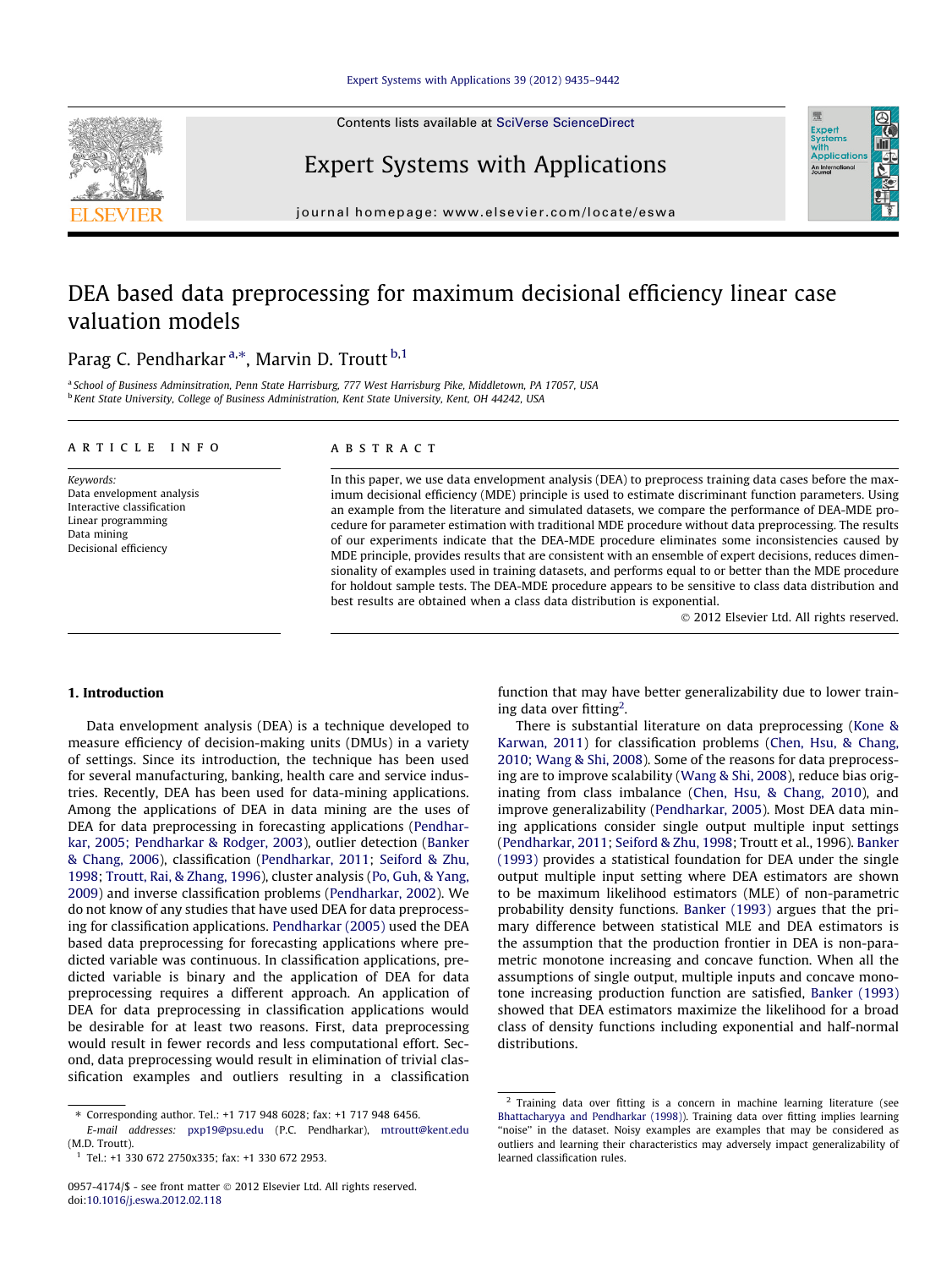When DEA is used for classification. DMUs with efficiency  $(\xi)$ score of 1 are considered to lie on the classification boundary or envelopment that separates one class from another [\(Pendhar](#page--1-0)[kar, 2011\)](#page--1-0). If we define one-sided deviation term  $v = (1 - \xi)$  then maximizing likelihood of the probability density function for  $v$ ,  $\alpha(v)$ , is equivalent to minimizing the sum of deviations if  $\alpha(v)$  is exponential or equivalent to minimizing the sum of squared deviations if  $\alpha(v)$  is half-normal [\(Banker, 1993](#page--1-0)). Thus, computing efficiencies of DMUs and removing the DMUs with low efficiency scores is equivalent to removing DMUs that lie in the tail of  $\alpha(v)$ . As low efficiency DMUs are removed from the original dataset, the MLE estimate for the remaining dataset with fewer DMUs will be lower than the original dataset. The lowering of MLE estimate may achieves better generalization due to removal of outliers/trivial classification cases, however, care must be exercised to not eliminate too many DMUs where the new model may lose generalizability compared to the model built from the original dataset.

[Troutt \(1995\)](#page--1-0) proposed a related decisional efficiency based procedure for parameter estimation of certain optimization models. [Troutt \(1995\)](#page--1-0) showed that these parameter estimation models can be formulated using the maximum decisional efficiency (MDE) principle. The MDE model was shown to be a MLE for certain class of monotone increasing density functions. The primary difference between MDE and DEA is that in former case a production function is specified in finite number of parameters, whereas in case of DEA the number of parameters to be estimated increases with the sample size [\(Banker, 1993](#page--1-0)). For finite sample sizes, DEA estimators would be biased and provide MLE estimates below the theoretical frontier [2] suggested by MLE model. Given that [Troutt \(1995\)](#page--1-0) proved that the MDE model maximizes likelihood of certain monotone increasing density functions, it can be assumed that DEA estimators would provide MLE estimates below the theoretical frontier suggested by the MDE model.

To illustrate the utility of DEA for data preprocessing for MDE linear case valuation models, we consider two different scenarios. In the first scenario, we assume a classification problem where classification data is generated by several decision-makers, which in the context of DEA may be considered as different decision-making processes. Given different decision-making processes, DEA is applied independently to screen examples that are fed into MDE data aggregation and parameter estimation process [\(Troutt,](#page--1-0) [1995; Troutt, Rai, & Tadisina, 1997; Troutt, Zhang, Tadisina, &](#page--1-0) [Rai, 1997\)](#page--1-0). The MDE principle aggregates data from different decision-making processes or decision-makers and generates a linear case valuation model that can be used for classification [\(Troutt,](#page--1-0) [Rai, et al., 1997; Troutt, Zhang, et al., 1997](#page--1-0)). When the DEA is used to preprocess data for the MDE model, we call our procedure DEA-MDE, otherwise the procedure is called MDE. In the second scenario, we consider classic classification problem where training data comes from one source and represents only one decisionmaking process. In both scenarios, we compare DEA-MDE results with the MDE results.

The rest of the paper is organized as follows. In Section 2, we provide an overview of the DEA based preprocessing and the MDE principle based data aggregation for linear case valuation. In Section [3](#page--1-0), we illustrate the application of DEA-MDE procedure using a pre-reported example of multiple decision-maker data; and compare it with the MDE procedure without data preprocessing and a multiple decision-maker ensemble of what we call overlapping cases. In Section [4](#page--1-0), using simulated datasets, we compare the application of DEA-MDE and the MDE procedures for our second scenario. In Section [5](#page--1-0), we conclude the paper with a summary and provide a few directions for future work.

#### 2. DEA procedure for data preprocessing and the MDE principle

For over a decade, DEA models have been used for classification (Troutt et al., 1996; [Pendharkar, 2002; Pendharkar, 2011; Seiford &](#page--1-0) [Zhu, 1998](#page--1-0)). [Pendharkar \(2011\)](#page--1-0) used input-oriented variable returns to scale models for developing classification frontiers for binary classification problems. To describe [Pendharkar \(2011\)](#page--1-0) input-oriented models, we assume that the data matrix  $D =$  $\{\langle x_1,c_1\rangle,\ldots,\langle x_n,c_n\rangle\}$  for a classification problem with two classes accept (A) and reject (R) is available. The individual elements of the matrix D are represented as  $x_{ii}$ , where  $i \in \{1,..,n\}$  represents the row index and  $j \in \{1,..,m\}$  represents the column index. The last column in the data class matrix D represents the class label for the vector in a row, which is denoted by  $c_i$ , where  $c_i$  was the class assigned by a decision-maker. We make an assumption of conditional monotonicity, where higher values of decision-making attributes  $(x_{ii})$  indicate higher probability of accept class classification decision. If we partition the dataset D into  $D^A$  and  $D^R$ , where  $D^A = \{x_i \mid c_i = A, \forall i \in \{1, \ldots, n\}\}\$ and  $D^R = D - D^A$ . The accept class frontier is given by solving following set of linear programs for each vector  $\mathbf{x}_i \in D^A$ .

Minimize 
$$
\xi^i
$$
,  $i = 1, ..., n$ , and  $i \in D^A$  (1)

subject to:

$$
\sum_{i=1}^n \lambda_i x_{ij} - \xi^i x_{ij} \leq 0, \ j = 1, \ldots, m
$$
 (2)

$$
\sum_{i=1}^{n} \lambda_i = 1 \tag{3}
$$

$$
\lambda_i \geqslant 0 \ \forall i = 1, \dots, n \text{ and } i \in D^A \tag{4}
$$

If for some  $i = \{1, \ldots, n\}$ , solution of  $(1)$ – $(4)$  yields a value of  $\xi^{i*} = 1$ then that case was considered to lie on the DEA accept class frontier, otherwise ( $\xi^{i*}$  < 1) it was considered to be above the accept class frontier indicating higher degree of acceptance under conditionalmonotonicity assumption. Similarly, a reject class frontier is given by solving the following set of linear programs by considering each vector  $\boldsymbol{x}_i \in D^R$ .

Minimize 
$$
\left(\xi^{i} = \frac{1}{\omega^{i}}\right)
$$
,  $i = 1, ..., n$ , and  $i \in D^{R}$  (5)

subject to:

$$
\sum_{i=1}^{n} \lambda_i x_{ij} - \omega^i x_{ij} \geqslant 0, \ j = 1, \ldots, m
$$
 (6)

$$
\sum_{i=1}^{n} \lambda_i = 1 \tag{7}
$$

$$
\lambda_i \geq 0 \ \forall i = \{1, \dots, n\}; \ \omega^i \text{unrestricted and } i \in D^R. \tag{8}
$$

For any *i* where the value of  $\xi^{i*} = 1$ , the case was considered to lie on the reject class frontier. Otherwise, it was considered to lie under the reject class frontier with value of  $\xi^{i*}$  < 1.

[Figs. 1 and 2](#page--1-0) illustrate typical accept class and reject class frontiers, where  $m = 2$ . The frontiers are defined by points taking values of  $\xi^{i*}$  = 1 (denoted by stars). The inefficient examples for accept class A lie above the accept class frontier, and inefficient examples for reject class fall below the reject class frontier. When  $\xi^{i*}$  values are less than 0.5, it means that these cases are very easy to classify into either accept class or reject class because these cases will typically lie farther from the classification decision boundary.